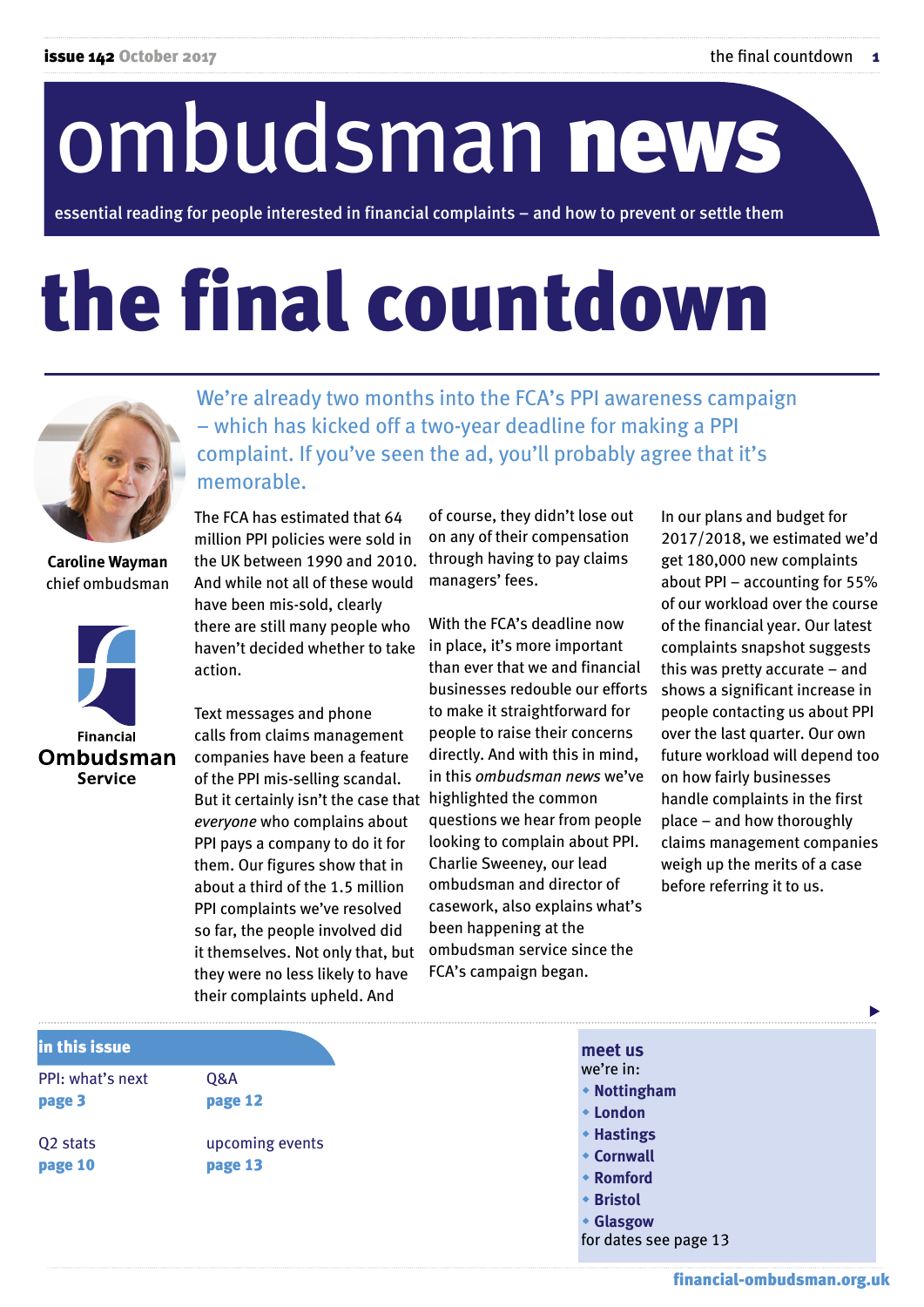What's clear is that – even though we can't say for certain how exactly things will develop – we'll be busy with PPI for the foreseeable future.

Our approach to unravelling complaints about mis-sold PPI, and how to put things right, is well established. However, in light of the FCA's new *Plevin* rules and guidance, there's now more to take into account. To help all the parties involved get to grips with what's needed, we've [recently refreshed o](http://www.financial-ombudsman.org.uk/ppi/index.html)ur information about PPI on our website – and of course we'll continue to publish our ombudsmen's decisions.

We've got a strong track record of working with our stakeholders to resolve "mass" claims efficiently, as well as fairly. So I'm confident that, as the deadline approaches, everyone who decides to raise concerns about PPI will get the answer they need.

#### **Caroline**

 $/2$   $\cup$   $\sim$   $-$ 

*… it's clear we'll be busy for the foreseeable future …* 

**S** @financialombuds **A** financial-ombudsman.org.uk

 $\sqrt{\phantom{a}}$  get in touch or [subscribe](http://financialombudsmanservice.newsweaver.co.uk/Newsletter/tt5l8olxtzg?a=6&p=52206517&t=20671725)

financial-ombudsman.org.uk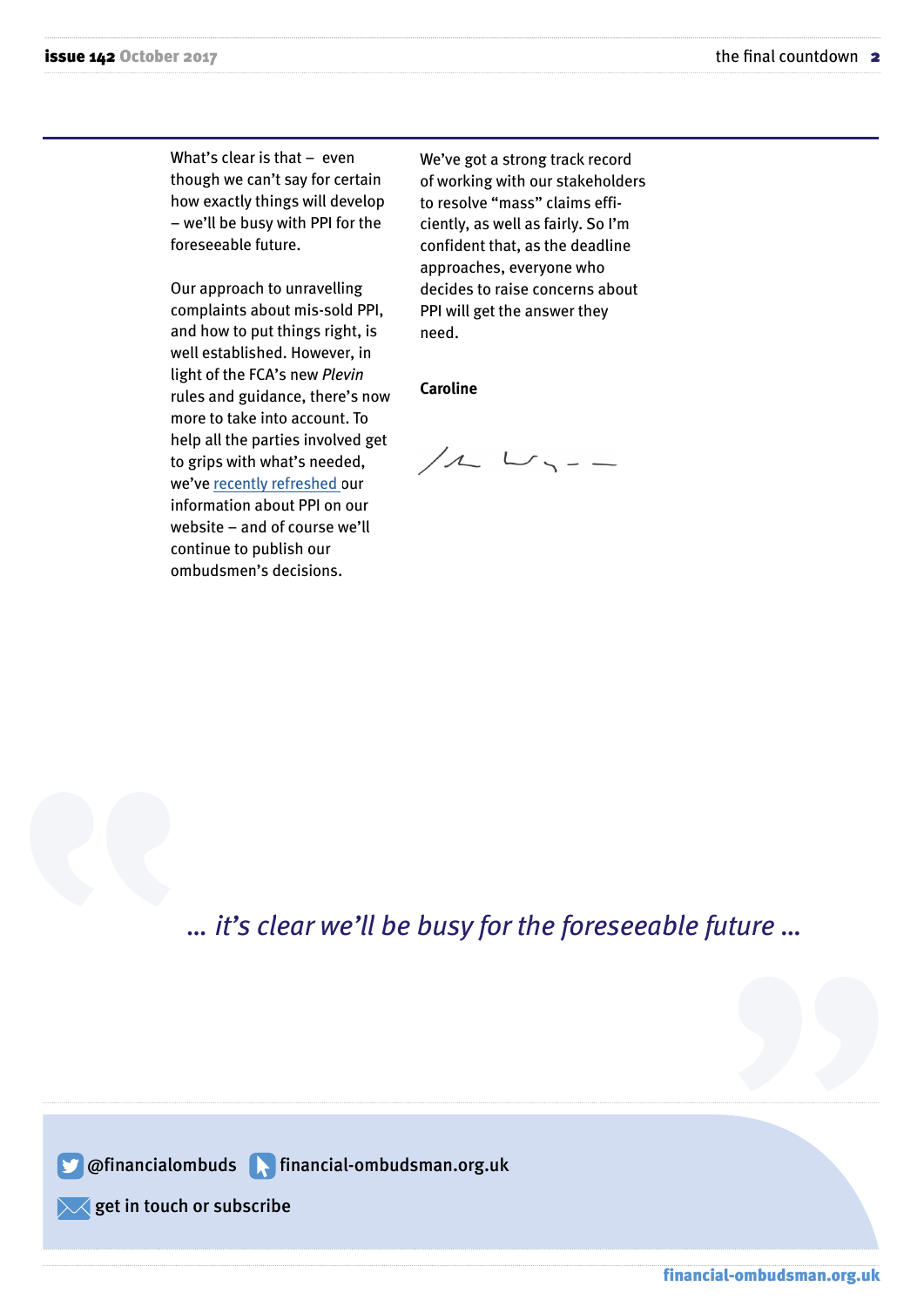# **PPI: what's next**



 **Charlie Sweeney lead ombudsman and director of casework**

On 29 August 2017, the FCA's new rules and guidance for PPI came into effect – beginning a two-year timeframe for complaining about PPI. Charlie Sweeney, lead ombudsman and director of casework for PPI, explains what this means for the ombudsman service and for people who think they might have a complaint.

#### what do the FCA's new rules and guidance mean in practice?

Over the last few years we've resolved over 1.5 million complaints about PPI. And although we always look at each case individually, we've seen many complaints where the facts and circumstances are pretty similar. So we've got a well-defined approach to many of the issues that typically come up. But of course, now we'll be taking into account something else – levels of commission and profit share in cases affected by the *Plevin*  judgment and the FCA's rules and guidance.

Another thing that's changed is that it's now more urgent for people with concerns about PPI to take action. The FCA's PPI awareness campaign is designed to help people make an informed decision before the deadline of 29 August 2019. But people's individual circumstances may mean – for a range of reasons – they need to complain before then. Either way, as Arnie says in the FCA's ads, it's best to "do it *now*".

Overall, though, the broader conduct. They should make responsibilities of those of us involved in PPI haven't changed. Although there are now more factors to consider when resolving PPI complaints, financial businesses need to treat individual customers fairly.

That includes upholding complaints when they should, explaining their answers clearly, and making sure we have all the information we need from them if their customer then comes to us.

And if people are represented by claims management companies – who've been heavily involved in PPI throughout – those companies need to show a high standard of professionalism and follow their professional code of sure any information about their client is presented fully and accurately to the business – and to us – so the complaint can be sorted out as quickly as possible.

It's also important that both businesses and claims management companies learn from our ombudsmen's decisions, to avoid complaints being brought to us unnecessarily. We'll continue to investigate any individual complaints that are referred to us, resolving them in a fair and reasonable way and as quickly as we can.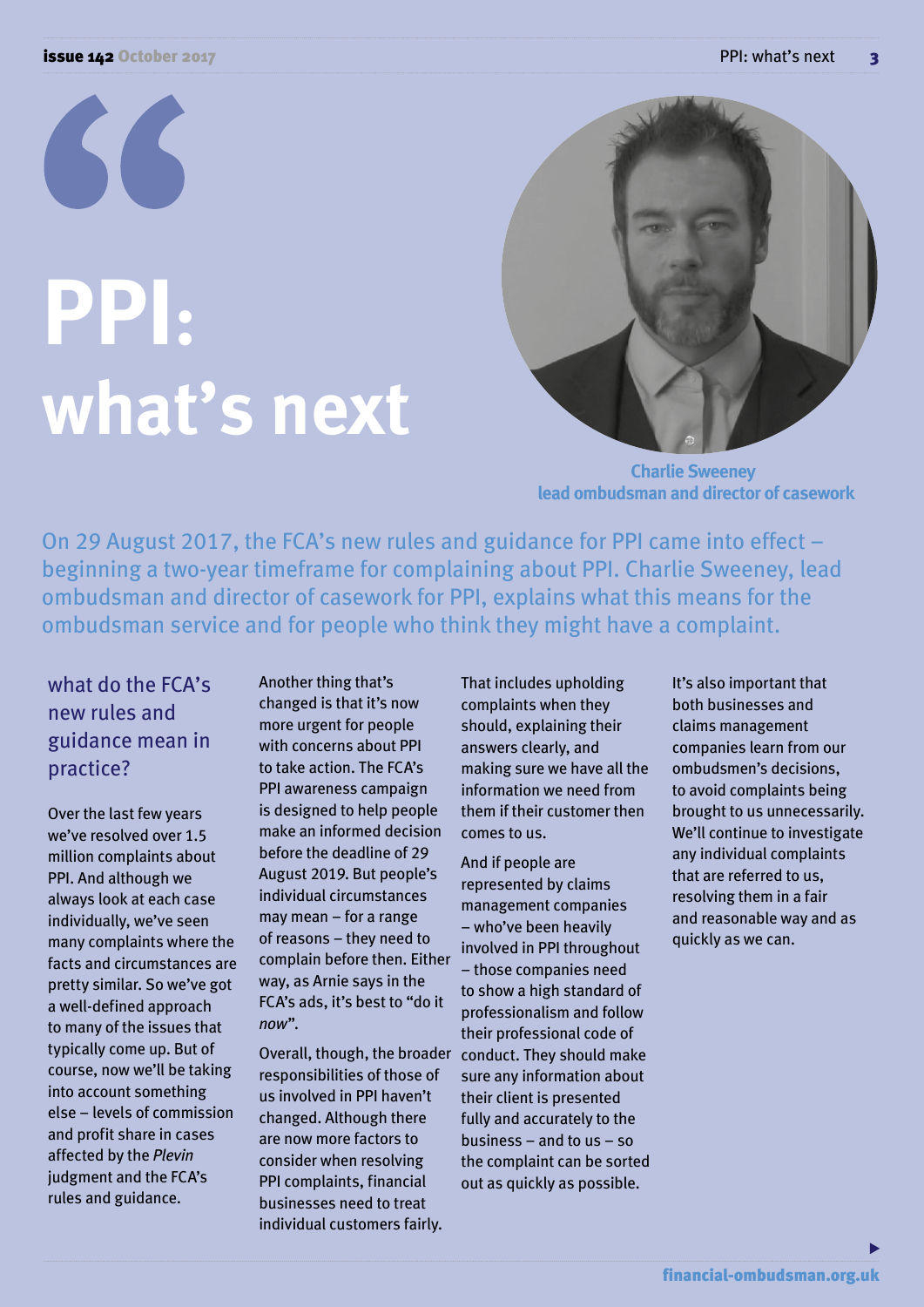#### what have you seen so far since the campaign kicked off?

It's still too early to tell what the impact of the FCA's campaign will be in the long run – but we're expecting to be very busy in the next two to three years. On average, we've been receiving about 4,000 PPI complaints a week since April 2017. And as you'll see from our latest quarterly snapshot in this *ombudsman news*, new enquiries and complaints about PPI during July to September were higher by a fifth than in April to June.

We've currently got about 200,000 complaints that are waiting for an answer – and 160,000 of these are affected by the *Plevin* judgment. Our challenge is to make sure we're geared up to fairly resolve people's concerns as quickly and efficiently as we can. As we've explained in our *[plans for](http://www.financial-ombudsman.org.uk/publications/plan-budget.htm)  [the year ahead](http://www.financial-ombudsman.org.uk/publications/plan-budget.htm)*, published in March 2017, we're aiming to resolve 280,000 PPI complaints by the end of March 2018.

#### how have you been preparing to do that?

Since the *Plevin* judgment, there's been a lot of uncertainty – and a lot of complex issues for the FCA to work through in consulting on and finalising its rules and guidance. Now there's more clarity about what the FCA expects, the task has been brought into focus for the financial services industry.

It's meant we've been able to move forward the important work we've been doing with businesses, so we'll get the specific information – primarily about the levels of commission and profit share – that we'll need from them to resolve individual complaints. We're starting to make good headway in giving answers to people who've been waiting to hear from us, and that will continue to be our focus in the months ahead.

In addition to the ongoing operational conversations we have about PPI – whether it's with businesses, claims managers or the FCA – we'll shortly be consulting on our plans and budget for the next financial year. Part of this involves speaking to our stakeholders about what they think the future looks like in terms of the numbers of PPI complaints they expect we'll see.

This will be a key part of our discussions at our upcoming round of Industry Steering Group meetings in November with financial businesses and trade associations – and we've also been talking to organisations representing consumers. These conversations are crucial in helping us ensure we're all on the same page as we work together to put the mass mis-selling of PPI behind us.

Of course, as we work through issues arising from *Plevin,* it's also helpful to remind people about how we approach some of those more typical issues I mentioned at the beginning. For example, we know people sometimes have really practical questions about whether they're able to complain about PPI, and how to go about it.

That's why we've refreshed the [information about PPI](http://www.financial-ombudsman.org.uk/ppi/index.html) on our website. And it's why we've taken the opportunity in this *ombudsman news* to share some of the most common questions we get – so people can confidently take action about PPI if they want to, and resolve their concerns as soon as possible. I hope you find it helpful.

*Now there's more clarity about what the FCA expects, the task has been brought into focus*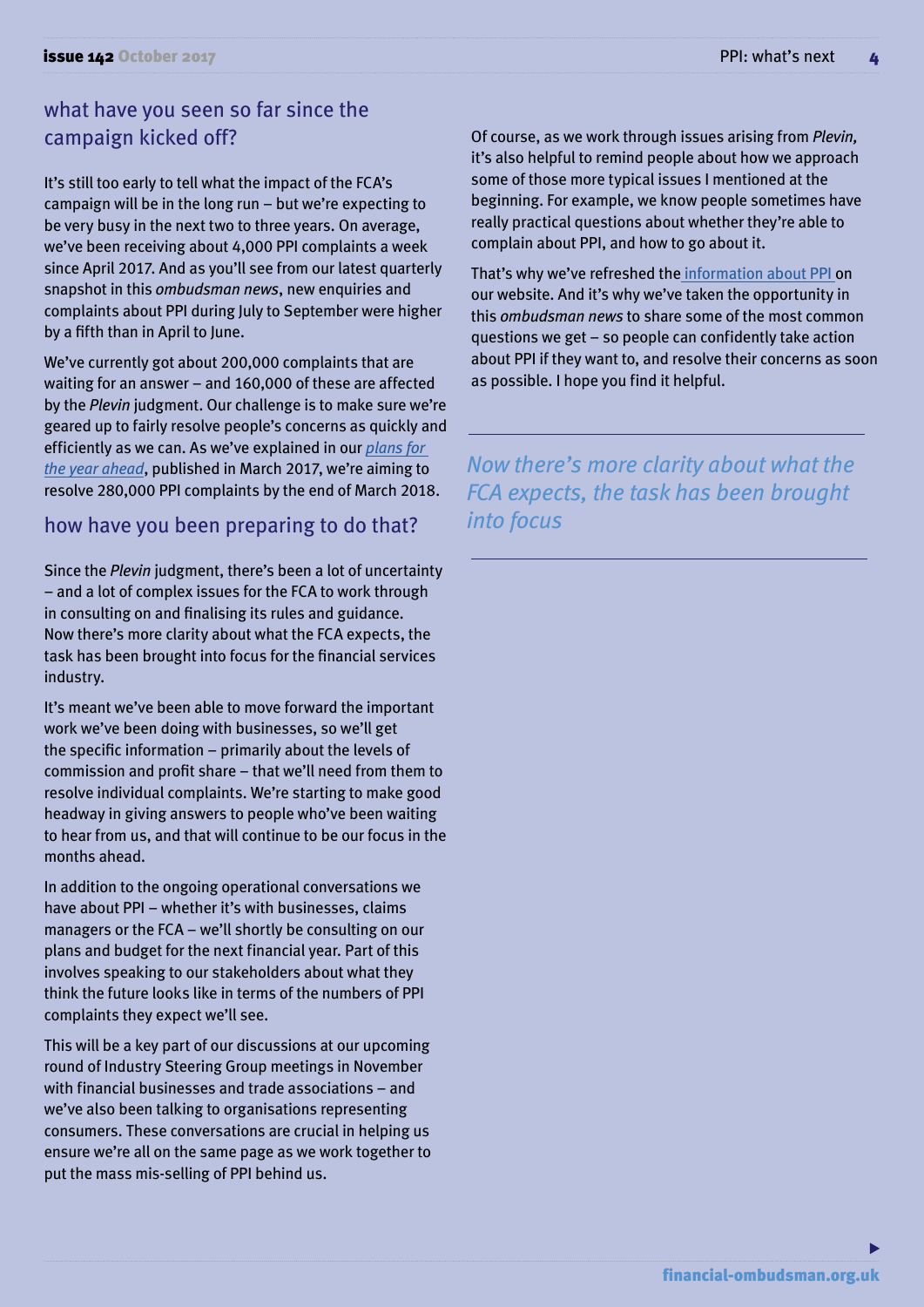## **FAQs about PPI**

The deadline to complain about mis-sold PPI is 29 August 2019. Here are answers to some questions we're often asked most about PPI and complaining about it.

#### I don't know whether I had PPI – what should I do?

If you've had a loan or credit – such as a credit card, mortgage, store card, catalogue account or overdraft – then some form of PPI might have been sold with it. The first thing to do is to check if you have any paperwork that you haven't thrown away. This could be old credit card statements, or a copy of a loan agreement, for example.

If you think this shows you *did* have PPI – and you think it might have been mis-sold to you – then you can complain to the business. If you're unsure about how to do this, take a look at the PPI section of our website – where we've also got some [quick questions y](http://www.financial-ombudsman.org/publications/technical_notes/ppi-not-sure.html)ou can answer to help you work out if it's likely you had PPI.

#### I know I had PPI but can't find the paperwork – what should I do?

When first complaining to a business, you don't *have* to provide them with lots of detailed information that shows you had PPI. Usually, they'll be able to look into their records – so you don't have to worry if you haven't kept every single piece of paper.

But it's always useful to provide the business with as much information as possible when making a complaint – even if you can't provide actual paperwork. Our PPI questionnaire – which you can download from our website – is a good way to get down the key information the business will need to begin to look into things.

#### Mr and Mrs K complain that PPI didn't cover medical conditions

Mr and Mrs K came to us after their lender hadn't upheld their complaint about PPI sold with their mortgage.

Mr K told us he'd had an ongoing medical condition at the time he and Mrs K were buying their house. He also told us they thought they'd had to take out the PPI to get their mortgage.

We looked at what information the lender had from the time of the sale. Their records showed that they'd advised Mr and Mrs K to take out the PPI – which meant they had to make sure it was suitable for the couple's circumstances.

We looked at the forms that Mr and Mrs K had filled out, as well as the notes of the conversations they'd had with the lender's mortgage adviser. We decided the forms made it clear they didn't have to take out PPI as a condition of their mortgage.

When we looked at the notes of the conversation, we could see the mortgage adviser had discussed a number of things with Mr and Mrs K – such as their budget, any pay rise they might get in the future, and their need to keep repayments down. But we couldn't see anything to show that their health, or the PPI's exclusions, had been discussed.

Looking at the policy terms, we could see Mr K wouldn't have been covered for his ongoing medical condition. In our view, the mortgage adviser *should* have taken this into account and explained to Mr and Mrs K that the PPI might not have been right for them because it didn't meet all of their needs. And we thought this would have made a difference to Mr and Mrs K's decision to take out the policy.

For these reasons, we told the lender to pay back what the policy had cost Mr and Mrs K, plus interest.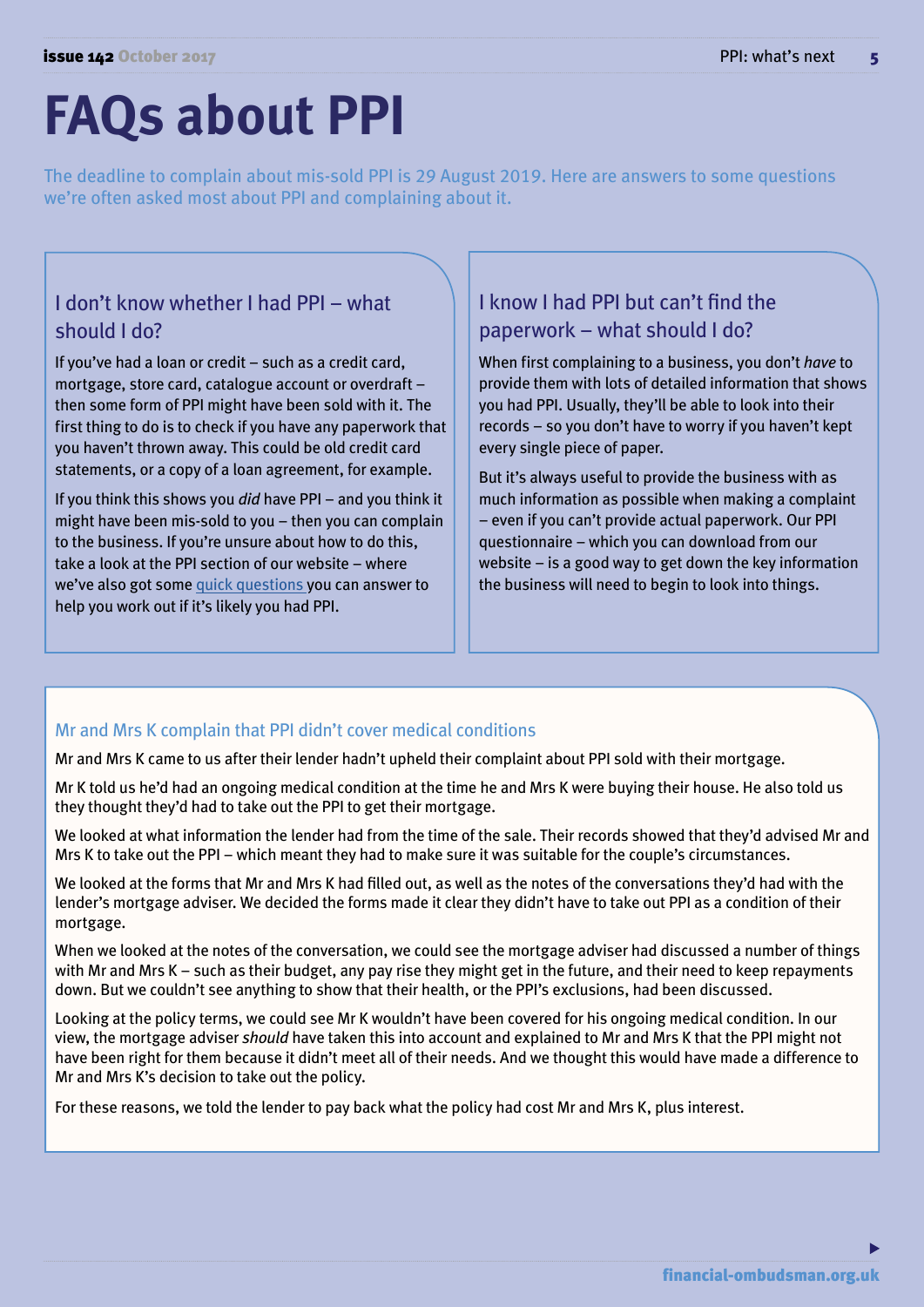#### my bank says I didn't have PPI – how do I know they're right?

We used to see a lot of complaints where it wasn't clear if PPI had ever been taken out. When we looked into those complaints, we helped businesses understand what we'd expect to see in terms of them carrying out thorough checks of all their relevant records – using information about their customers' circumstances to help with those checks.

This work means we see less of these complaints now. And when we do see them, businesses are typically giving people the right answer, and explaining things far more clearly. So if you haven't got any information to show you had PPI – and the business doesn't have anything to show you did either – then you probably didn't have it.

But if you've moved or changed your name – for instance, because you've got married – a business might struggle to track down your records. So when you get in touch with them, giving them your previous name or address could help them find any old PPI policies you might have had.

If you're concerned you've not got the right answer, our website has some [quick questions](http://ppi.financial-ombudsman.org.uk/consumer.aspx) to help you understand whether it's likely you had PPI.

#### Miss L complains her PPI was useless because she was self-employed

Miss L got in touch with us after her bank didn't uphold her PPI complaint. She believed the PPI had been useless to her, as she'd started working for herself soon after taking it out.

When we asked the bank for more information, they sent us call recordings from the time. We heard Miss L clearly explain that she was working in a supermarket – but had firm plans to leave in a month to start a cleaning business.

Miss L's PPI didn't cover people who were self-employed. She'd made it clear to the bank she was soon going to work for herself – but they'd gone ahead and sold her the PPI anyway. We didn't think Miss L would have taken out the policy if she'd known it didn't cover her new working arrangement. So we told the bank to refund the premiums she'd paid, adding interest.

#### why is the business asking about my health now I've complained about PPI?

It might seem like a personal question when a business asks about an illness or medical condition you may have had in the past. But there's a good reason that they might do this. Many PPI policies excluded cover for "pre-existing medical conditions". Businesses should have taken this into account if they were giving you advice about taking out the PPI – and they should have explained it too.

So if the business now thinks they didn't do this when they sold PPI, they might ask about your medical conditions at that time. Then they can work out if the exclusions would have applied to you – and weigh up whether the PPI was right for you, and if you'd have bought it if you'd known about the exclusions.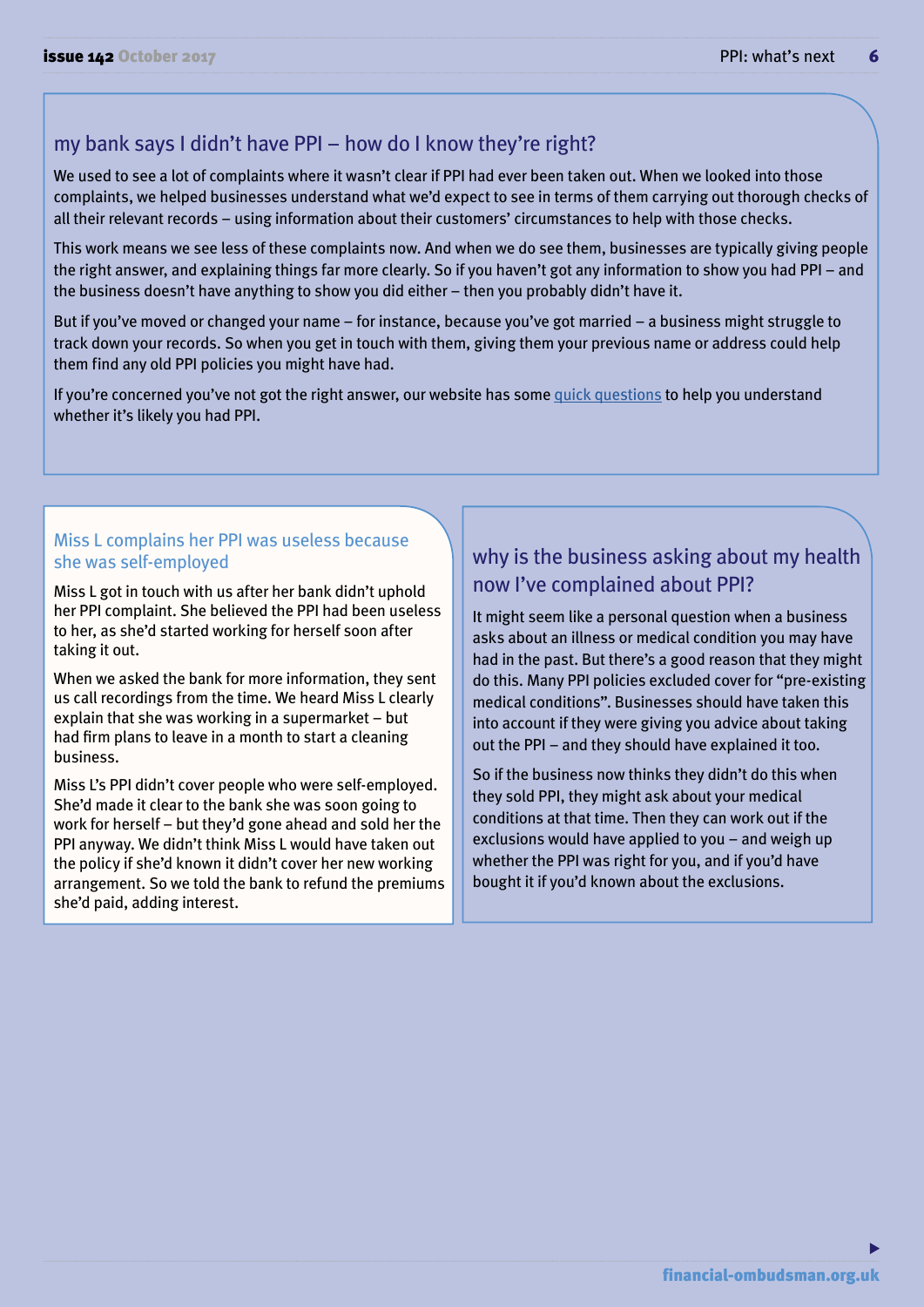#### Mr and Mrs N complain they were told they had to have PPI to get a mortgage

Mr and Mrs N complained to their lender, saying they'd been told their mortgage wouldn't be approved unless they took out PPI. When their lender didn't uphold their complaint, they got in touch with us.

We asked Mr and Mrs N what they remembered about taking out their mortgage and PPI. They explained they'd had a meeting in person with a mortgage adviser. Although they couldn't remember much about what happened, they felt that, as they'd been first time buyers, the adviser had taken advantage of their inexperience and misled them.

Although the lender confirmed the meeting took place, they didn't have records of what exactly had happened during it. But we asked the lender for all the information that would have been available to Mr and Mrs N in the meeting.

We found there had been separate application forms for the mortgage and for the PPI. Both forms clearly set out that PPI was *not* a condition of the mortgage. This wording was next to where Mr and Mrs N had to sign if they wanted the cover – which they'd done.

Although we couldn't say for sure what conversations took place, we were satisfied the forms set out clearly and prominently that the PPI was optional. And based on what they'd told us, it was unlikely that they'd been misled. So we didn't uphold their complaint.

#### If I need to go to the ombudsman service, what information will you need?

We'll need to know why you don't agree with the answer you've got from the business – and as much detail as you have about your PPI and what happened when it was sold.

But we won't expect you to present a "case" against the business. It's our job to look into what's happened, and to ask for information from both sides if we need it. There's no need to use a claims management company – who'll take a cut of any compensation you might get.

Whether you're complaining online, over the phone or by post, we'll need some basics to get started. For example, we'll need your contact details and your permission to look into your complaint. We also have a PPI questionnaire – designed to help you explain more about your PPI, and why you think it was mis-sold. It's important for us to know about your circumstances at the time – such as your job – so we can check things like whether you were covered by any PPI you had.

It helps if you have as much information ready as possible when you come to us – that way we'll be able to get your complaint moving faster. But remember to let the business know as much as possible when making your initial complaint. It will help them when they're looking into things – and also save time later if you do need to bring your complaint to us.

#### can I complain about a joint PPI policy?

Sometimes PPI covers more than one person. For example if you were sold PPI on a mortgage taken out with a partner the PPI might have covered *both* of you. We look at these complaints all the time – we'll just need to make sure we have all the relevant information.

Before we can look at a PPI complaint, we'll need permission from *all* the people who took out the PPI and the product it was sold with. So if you took out a mortgage or loan in joint names with your partner that was covered by PPI, for example, then you would *both* need to give us permission to look into things for you. This is the case even if the *PPI* only covered one of you.

If the PPI covered you both, then as well as permission to look into the complaint, we'd also need to know about *both*  your circumstances at the time the policy was sold.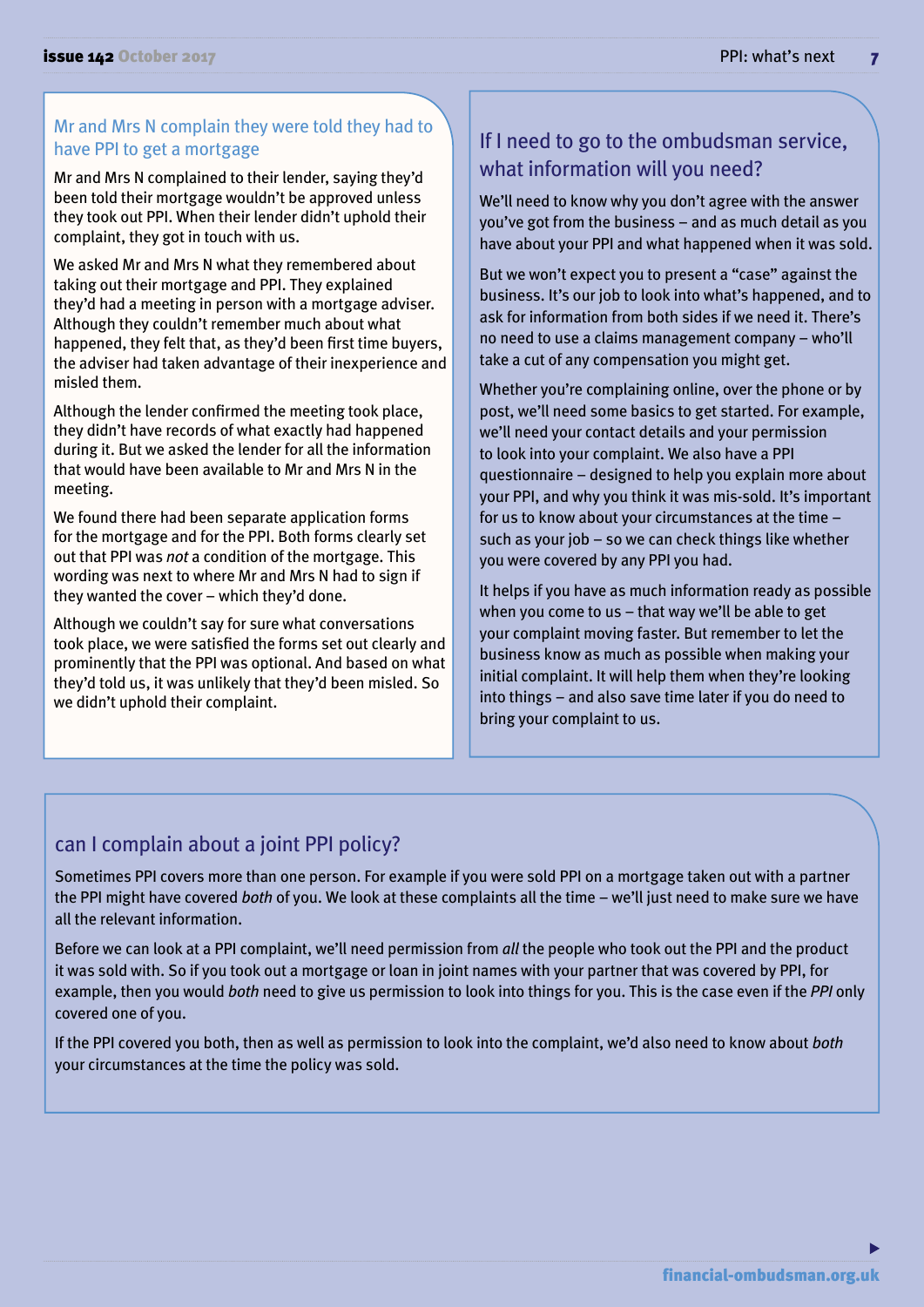#### can I complain about PPI on behalf of someone else I know?

You might know a friend or family member who's nervous about complaining – or for some other reason, wants you to represent them.

If so, we'll just need them to tell us they've given you their permission. If you're at the stage of complaining to the business, they'll need you to do the same thing.

#### can I still complain about mis-sold PPI if I made a claim on the policy?

You can still complain to a business about mis-sold PPI if you made a claim on the policy – for example if you couldn't work because of ill health or because you lost your job. But, if your complaint is upheld, it's likely the money that was paid out as a result of your claim will be taken off any refund you get.

In general, we think this is a fair thing for businesses to do. Think of it this way – when we uphold a complaint that PPI was mis-sold, we normally tell the business to put you in the position you would have been in if you'd never been sold PPI in the first place. This means you'd never have had the policy to make a claim on. So if the policy did pay out, it's only fair to take that money off the refund of everything you paid.

#### Mr R complains he didn't get any compensation even though his PPI complaint was upheld

Mr R got in touch with us as he was unhappy with his credit card provider's answer to his PPI complaint. They'd said in their final response letter that they agreed that they'd mis-sold him PPI – but they wouldn't be paying him any compensation because he'd made a successful claim on the policy.

When we looked at Mr R's circumstances, we decided the credit card provider had acted fairly. The whole cost of Mr R's PPI was *less* than the amount the policy had paid out during his successful claim.

#### I was sold PPI in the 1990s – is it too late to complain about it?

We've looked at plenty of complaints where policies were sold in the 1990s, or even earlier. In general, you can complain about things that happened up to six years ago – *or* if it gives you more time, within three years of when you knew, or should have known, that you had a reason to complain. But remember, the FCA has now set a specific deadline of 29 August 2019 for complaints about PPI.

And bear in mind that for some people, the deadline might be earlier than that. For example, if your bank wrote to you in August 2015 to say that they might have missold you PPI – and that you should contact them if you wanted them to look into it – then you might only have until August 2018 to complain. So if you've got concerns about PPI, it's important to act quickly.

And remember, once a business has given you their final answer, you have *six months* to bring your complaint to the ombudsman service if you're unhappy.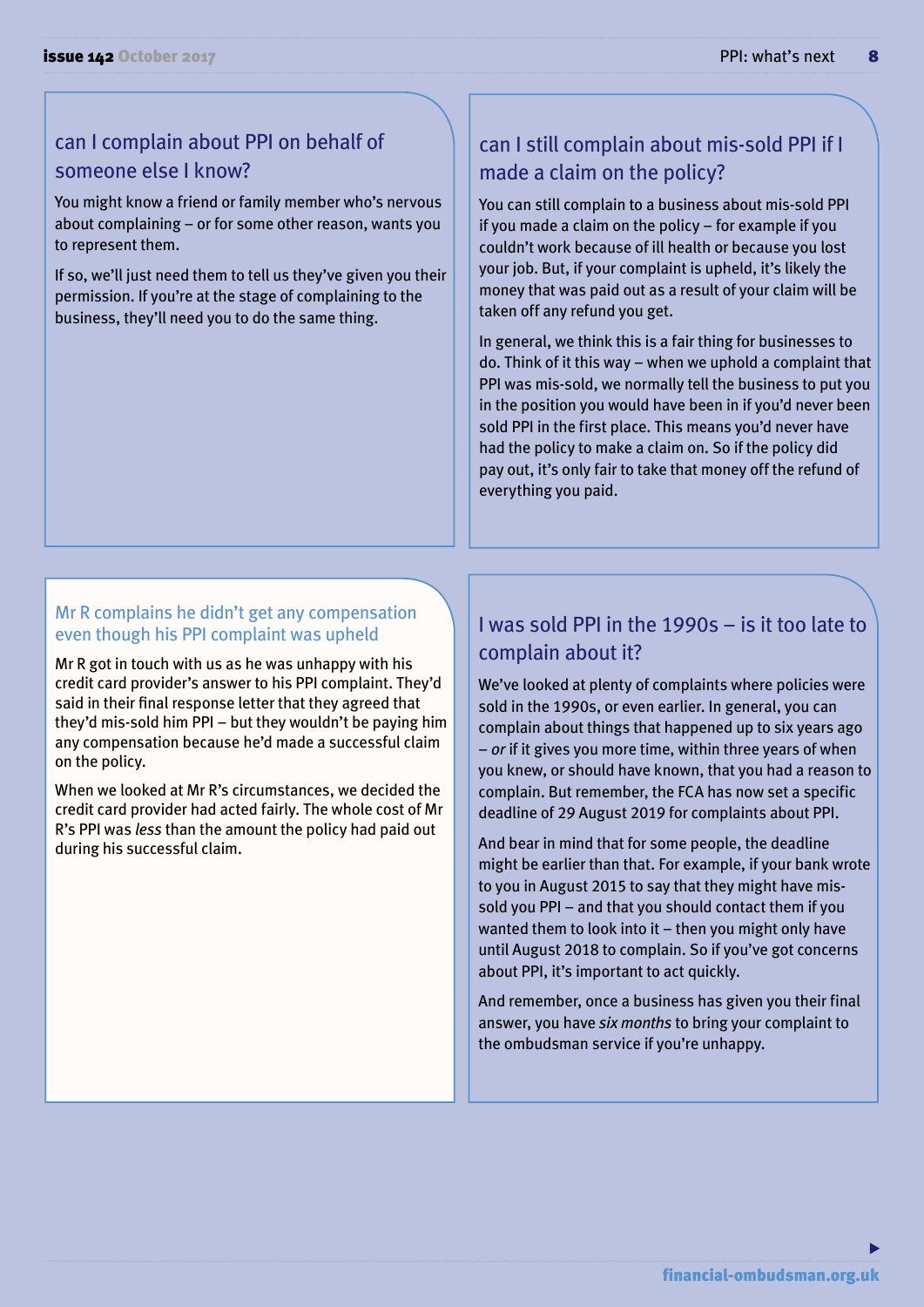#### can you still help me with my PPI if I've got a debt plan in place?

We speak to many people who are, or have been, in debt. For example, you might have a debt management plan, a debt relief order, an individual voluntary arrangement, or have been declared bankrupt (in Scotland this is called "sequestrated").

This doesn't automatically mean we can't help you with your PPI complaint – but there may be some practical implications. If you have an insolvency practitioner or official receiver you should speak to them before making a complaint. In some cases you might need their permission to complain – or they might need to complain on your behalf.

We can't look into disputes between people and their official receivers or their insolvency practitioners, though. So if they've told you they're using your PPI refund to reduce what you owed from your bankruptcy or IVA, we won't be able to change that.

Importantly, even if you don't get any money back from your complaint – for example, if it all went to pay your debts in your IVA – if you use a claims management company to complain, you might still need to pay them.

#### Ms T complains about PPI after being declared bankrupt

Ms T complained to her bank in 2015 that it had mis-sold her PPI on a personal loan, which she'd taken out in 2009. The bank offered to refund the full cost of the PPI, adding interest. But months later, Ms T still hadn't got the payment – so she got in touch with us.

When we looked into things, we found that Ms T had been declared bankrupt in 2011. Her bank told us that when they'd realised this, they'd got in touch with her bankruptcy trustee, who'd said that legally the money had to be paid to them. The bank had paid the settlement directly to the trustee, and Ms T hadn't got anything.

We told Ms T that we thought this was fair. The loan had become part of the bankruptcy estate along with her other debts. And although she'd been discharged from her bankruptcy in 2012, it didn't mean that the debt was wiped out or paid off – and the bankruptcy trustee had a right to the compensation money.

We explained that if Ms T *hadn't* been sold PPI, she would have had the money it cost her instead. That money would have ended up being part of the assets in her bankruptcy. And the trustee would have used it to reduce her debts. So we thought it was fair that Ms T's bank had paid the money directly to her bankruptcy trustee.

#### I have a store card from a department store – could it have PPI on it?

We often hear from people who think they might have been mis-sold PPI on a store card. Store cards are like credit cards, but you can only use them in a specific store – often a department store or high street shop. We've seen many store cards that had PPI on them.

If you think this applies to you, try to find any relevant paperwork to find out the name of the financial business that gave you the store card. It might have a slightly different name, or be a different business, to the actual shop where you used the card. Then get in touch with this financial business and explain why you're unhappy.

If you can't find the business's name, try asking the store – and they might be able to forward your complaint. If you complain, but you're not happy with the answer you get, you can get in touch with us.

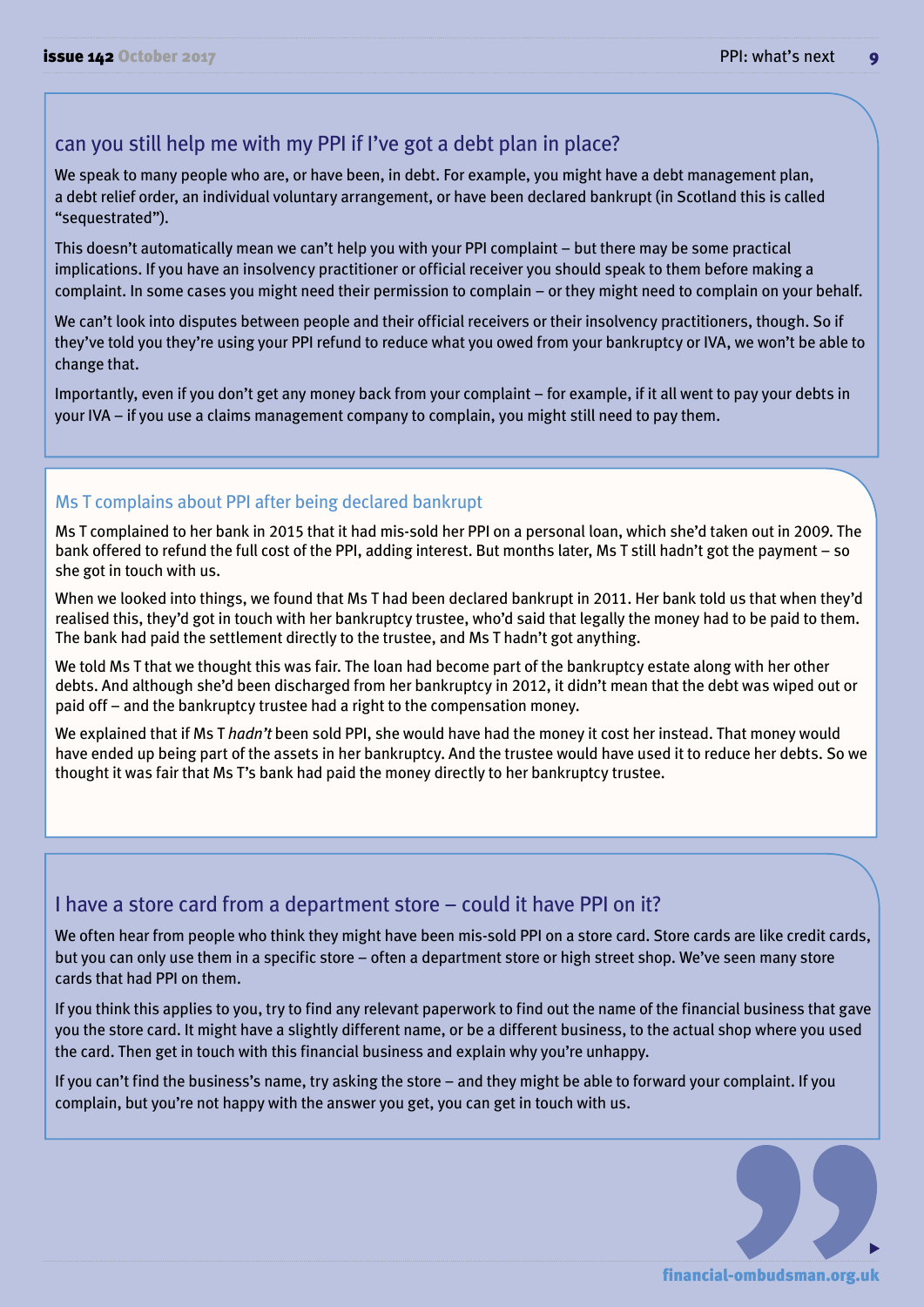### second quarter statistics

a snapshot of our complaint figures for the second quarter of the 2017/2018 financial year

Each quarter we publish updates about the financial products and services people have contacted us about. This data includes the number of enquiries we've received, the number of complaints passed to an ombudsman for a final decision, and the proportion of complaints resolved in favour of consumers.

In this issue we focus on data for the second quarter of the financial year 2017/2018, showing the new complaints received during July, August and September 2017.

Between July and September:

- We handled 151,112 enquiries from consumers, taking on 84,845 new cases – with 8,724 complaints passed to an ombudsman as the final stage of our complaints handling process.
- PPI remained the most complained about financial product, with 50,639 new cases. Current accounts were the second most complained about product, with 4,497 new cases.

the financial products that consumers complained about most to the ombudsman service in July, August and September 2017.\*

- payment protection insurance (PPI)  $60\%$
- $\bullet$  complaints about other products  $40\%$
- current accounts 5%
- payday loans  $4\%$
- packaged bank accounts  $4\%$
- $\bullet$  car and motorcycle insurance  $4\%$
- $\bullet$  credit card accounts  $3\%$
- **•house mortgages** 2%
- overdrafts and loans 2%
- $\bullet$  hire purchase  $2\%$
- $\bullet$  buildings insurance  $1\%$
- $\bullet$  complaints about other products  $14\%$

\*Please note: the figure aboves have been rounded up/down to the nearest percent



other products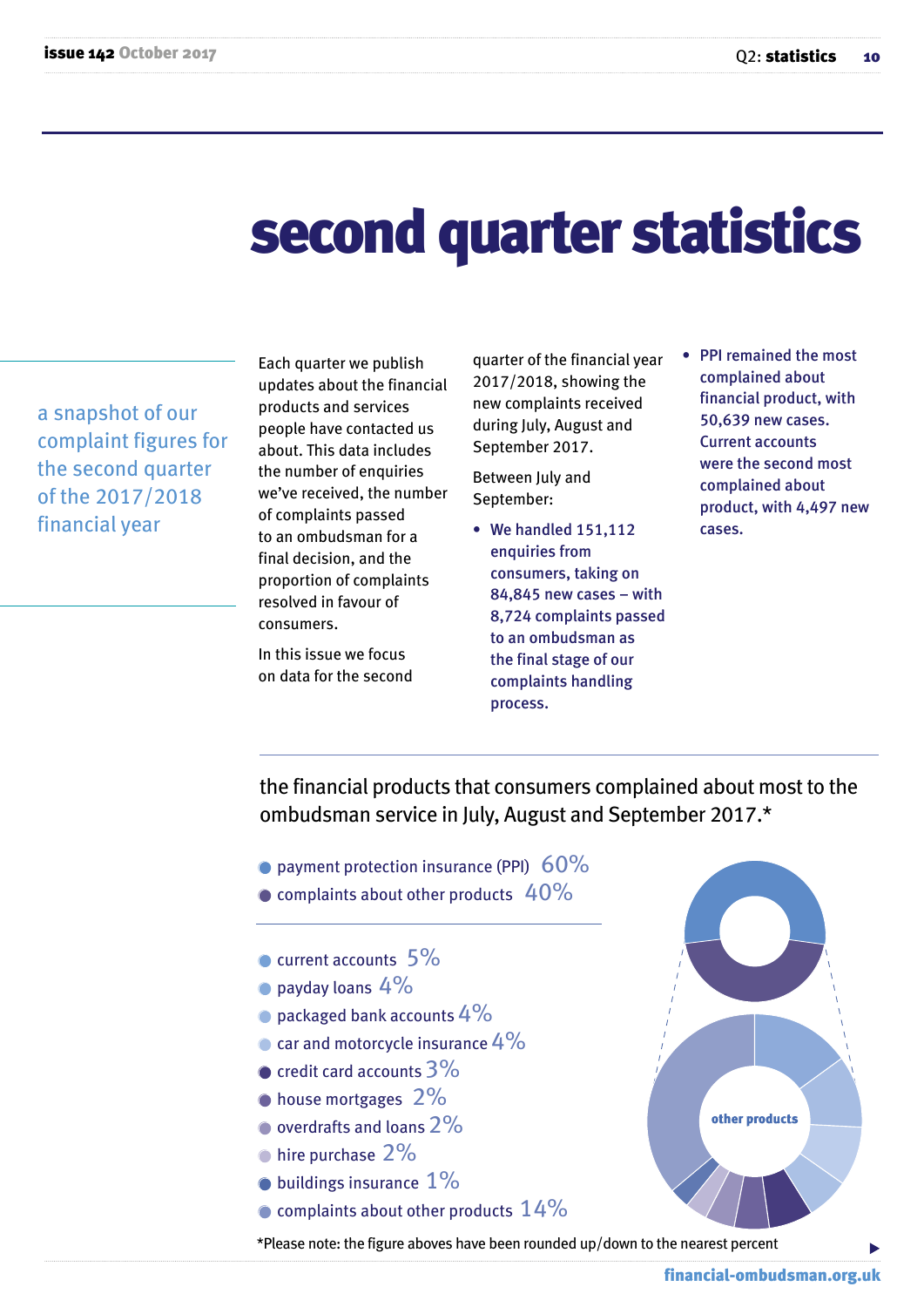| second quarter statistics                                                                           | in Q2<br>July - September 2017 |                        |                                   | $\ldots$ in Q1<br>April - June 2017 |                      |                       |                                    | so far this year<br>April 2017 - September 2017 |                     |                     |                               | in the whole of 2016/17<br>April 2016 - March 2017 |                       |                       |                     |               |
|-----------------------------------------------------------------------------------------------------|--------------------------------|------------------------|-----------------------------------|-------------------------------------|----------------------|-----------------------|------------------------------------|-------------------------------------------------|---------------------|---------------------|-------------------------------|----------------------------------------------------|-----------------------|-----------------------|---------------------|---------------|
|                                                                                                     | enquiries                      |                        |                                   | % of cases                          | enquiries            |                       |                                    | % of cases                                      | enquiries           |                     |                               | % of cases                                         | enquiries             |                       |                     | % of cases    |
| payment protection insurance                                                                        | received<br>69,103             | new cases<br>50,639    | ombudsman<br>1,863                | upheld<br>39%                       | received<br>57,186   | new cases<br>42,401   | ombudsman<br>1,675                 | upheld<br>40%                                   | received<br>128,586 | new cases<br>92,563 | ombudsman<br>3,538            | upheld<br>40%                                      | received<br>213,418   | new cases<br>168,769  | ombudsman<br>16,443 | upheld<br>52% |
| current accounts                                                                                    | 7,260                          | 4,497                  | 705                               | 27%                                 | 7,772                | 5,229                 | 684                                | 27%                                             | 15,229              | 9,683               | 1,390                         | 27%                                                | 31,128                | 17,434                | 2,188               | 27%           |
| payday loans<br>packaged bank accounts                                                              | 5,565<br>5,442                 | 3,593<br>3,082         | 562<br>216                        | 60%<br>10%                          | 4,384<br>5,269       | 3,126<br>3,097        | 564<br>219                         | 68%<br>13%                                      | 9,945<br>10,914     | 6,501<br>6,167      | 1,112<br>435                  | 64%<br>11%                                         | 15,007<br>29,310      | 10,529<br>20,284      | 2,225<br>1,641      | 59%<br>19%    |
| car and motorcycle insurance                                                                        | 6,345                          | 2,971                  | 496                               | 30%                                 | 6,435                | 3,137                 | 537                                | 29%                                             | 12940               | 6,088               | 1,032                         | 29%                                                | 29,154                | 11,844                | 1,871               | 30%           |
| credit card accounts<br>house mortgages                                                             | 3,738<br>2,998                 | 2,276<br>1,901         | 401<br>505                        | 28%<br>25%                          | 3,712<br>3,118       | 2,640<br>2,309        | 384<br>586                         | 30%<br>24%                                      | 7,620<br>6,243      | 4,919<br>4,212      | 784<br>1,091                  | 29%<br>25%                                         | 15,253<br>14,830      | 9,104<br>10,411       | 1,371<br>1,935      | 29%<br>31%    |
| overdrafts and loans                                                                                | 2,512                          | 1,523                  | 265                               | 28%                                 | 2,385                | 1,589                 | 268                                | 31%                                             | 4,985               | 3,125               | 532                           | 30%                                                | 10,015                | 6,425                 | 1,085               | 26%           |
| hire purchase<br>buildings insurance                                                                | 2,124<br>1,739                 | 1,335<br>1,049         | 296<br>305                        | 34%<br>34%                          | 1,944<br>1,832       | 1,334<br>1,261        | 255<br>297                         | 36%<br>32%                                      | 4,130<br>3,615      | 2,655<br>2,304      | 553<br>601                    | 35%<br>33%                                         | 9,035<br>7,831        | 5,029<br>4,815        | 911<br>1,134        | 34%<br>35%    |
| travel insurance                                                                                    | 1,305                          | 731                    | 183                               | 37%                                 | 1,082                | 763                   | 148                                | 39%                                             | 2,429               | 1,493               | 332                           | 38%                                                | 5,047                 | 3,191                 | 656                 | 38%           |
| "point of sale" loans<br>self-invested personal pensions (SIPPs)                                    | 940<br>767                     | 682<br>498             | 81<br>193                         | 35%<br>49%                          | 1,250<br>678         | 1,009<br>521          | 96<br>181                          | 32%<br>50%                                      | 2,279<br>1,500      | 1,699<br>1,025      | 178<br>374                    | 33%<br>50%                                         | 4,706<br>1,959        | 2,556<br>1,493        | 441<br>495          | 32%<br>56%    |
| catalogue shopping                                                                                  | 796                            | 465                    | 44                                | 44%                                 | 882                  | 556                   | 62                                 | 51%                                             | 1,715               | 1,021               | 106                           | 48%                                                | 3,432                 | 1,640                 | 180                 | 45%           |
| debit and cash cards<br>contents insurance                                                          | 710<br>668                     | 445<br>426             | 103<br>99                         | 26%<br>25%                          | 708<br>650           | 456<br>439            | 70<br>89                           | 26%<br>27%                                      | 1,478<br>1,338      | 936<br>867          | 176<br>189                    | 26%<br>26%                                         | 2,442<br>2,440        | 1,435<br>1,555        | 196<br>353          | 30%<br>26%    |
| term assurance                                                                                      | 599                            | 414                    | 85                                | 15%                                 | 591                  | 483                   | 101                                | 16%                                             | 1,271               | 925                 | 186                           | 16%                                                | 3,028                 | 2,295                 | 341                 | 18%           |
| deposit and savings accounts<br>hiring / leasing / renting                                          | 605<br>608                     | 382<br>379             | 95<br>56                          | 29%<br>26%                          | 667<br>548           | 460<br>328            | 67<br>47                           | 30%<br>30%                                      | 1,309<br>1,180      | 843<br>701          | 160<br>100                    | 30%<br>28%                                         | 2,644<br>1,819        | 1,740<br>920          | 306<br>131          | 29%<br>32%    |
| pet and livestock insurance                                                                         | 615                            | 347                    | 93                                | 30%                                 | 616                  | 408                   | 82                                 | 25%                                             | 1,253               | 760                 | 175                           | 28%                                                | 2,487                 | 1,508                 | 289                 | 30%           |
| personal pensions<br>home emergency cover                                                           | 885<br>549                     | 337<br>319             | <b>110</b><br>102                 | 29%<br>44%                          | 839<br>722           | 438<br>568            | 127<br>113                         | 26%<br>45%                                      | 1,732<br>1,291      | 767<br>888          | 237<br>215                    | 27%<br>45%                                         | 3,393<br>3,163        | 1,881<br>2,117        | 416<br>396          | 30%<br>47%    |
| inter-bank transfers                                                                                | 495                            | 300                    | 54                                | 27%                                 | 473                  | 322                   | 47                                 | 27%                                             | 1,004               | 628                 | 101                           | 27%                                                | 2,820                 | 1,645                 | 231                 | 26%           |
| whole-of-life policies<br>electronic money                                                          | 481<br>772                     | 270<br>253             | 61<br>54                          | 15%<br>28%                          | 457<br>861           | 349<br>290            | 81<br>41                           | 20%<br>32%                                      | 972<br>1,664        | 613<br>541          | 144<br>93                     | 18%<br>30%                                         | 2,374<br>3,909        | 1,580<br>1,183        | 326<br>163          | 20%<br>30%    |
| private medical and dental insurance                                                                | 334                            | 247                    | 81                                | 25%                                 | 341                  | 282                   | 63                                 | 24%                                             | 698                 | 528                 | 144                           | 25%                                                | 1,596                 | 1,147                 | 283                 | 31%           |
| mobile phone insurance<br>debt collecting                                                           | 477<br>760                     | 241<br>231             | 23<br>60                          | 40%<br>31%                          | 454<br>752           | 279<br>263            | 32 <sub>2</sub><br>39              | 37%<br>28%                                      | 944<br>1,533        | 517<br>483          | 54<br>101                     | 38%<br>29%                                         | 1,952<br>3,057        | 904<br>1,027          | 97<br>113           | 35%<br>32%    |
| specialist insurance                                                                                | 365                            | 227                    | 56                                | 36%                                 | 460                  | 419                   | 45                                 | 31%                                             | 834                 | 640                 | 99                            | 34%                                                | 1,493                 | 729                   | 93                  | 39%           |
| mortgage endowments<br>credit reference agency                                                      | 459<br>485                     | 220<br>219             | 50<br>23                          | 18%<br>34%                          | 476<br>449           | 258<br>217            | 49<br>15                           | 15%<br>33%                                      | 971<br>952          | 480<br>431          | 99<br>38                      | 16%<br>34%                                         | 2,973<br>1,461        | 1,511<br>579          | 236<br>82           | 15%<br>35%    |
| critical illness insurance                                                                          | 290                            | 202                    | 50                                | 24%                                 | 266                  | 204                   | 49                                 | 20%                                             | 568                 | 398                 | 99                            | 22%                                                | 1,185                 | 849                   | 150                 | 18%           |
| ISA - Individual Savings Accounts (Not Cash)<br><b>Instalment Loans</b>                             | 305<br>206                     | 199<br>197             | 67<br>125                         | 31%<br>54%                          | 316<br>221           | 266<br>172            | 66<br>68                           | 33%<br>50%                                      | 632<br>593          | 463<br>521          | 131<br>203                    | 32%<br>52%                                         | 1,634<br>978          | 1,261<br>883          | 253<br>246          | 31%<br>39%    |
| warranties                                                                                          | 456                            | 196                    | 55                                | 44%                                 | 431                  | 260                   | 56                                 | 44%                                             | 912                 | 453                 | 111                           | 44%                                                | 2,716                 | 1,327                 | 215                 | 39%           |
| share dealings<br>income protection                                                                 | 321<br>262                     | 189<br>186             | 46<br>52                          | 27%<br>24%                          | 267<br>268           | 148<br>205            | 64<br>48                           | 30%<br>18%                                      | 609<br>559          | 338<br>395          | 108<br>99                     | 29%<br>21%                                         | 1,324<br>1,413        | 746<br>1,075          | 178<br>258          | 34%<br>26%    |
| annuities                                                                                           | 214                            | 181                    | 47                                | 15%                                 | 264                  | 227                   | 46                                 | 14%                                             | 498                 | 409                 | 93                            | 15%                                                | 993                   | 743                   | 111                 | 19%           |
| portfolio management<br>roadside assistance                                                         | 198<br>246                     | 172<br>160             | 113<br>29                         | 34%<br>31%                          | 265<br>235           | 227<br>162            | 87<br>28                           | 40%<br>34%                                      | 488<br>493          | 401<br>321          | 202<br>57                     | 38%<br>33%                                         | 1,702<br>1,346        | 1,216<br>795          | 348<br>130          | 41%<br>37%    |
| secured loans                                                                                       | 208                            | 155                    | 50                                | 30%                                 | 317                  | 236                   | 56                                 | 21%                                             | 553                 | 402                 | 106                           | 26%                                                | 1,694                 | 1,147                 | 190                 | 24%           |
| legal expenses insurance<br>cheques and drafts                                                      | 196<br>174                     | 142<br>123             | 55<br>32                          | 27%<br>35%                          | 215<br>189           | 172<br>122            | 65<br>14                           | 31%<br>36%                                      | 430<br>376          | 320<br>246          | 120<br>46                     | 29%<br>36%                                         | 1,005<br>813          | 692<br>491            | 289<br>70           | 26%<br>37%    |
| commercial vehicle insurance                                                                        | 208                            | 115                    | 31                                | 33%                                 | 212                  | 109                   | 27                                 | 27%                                             | 439                 | 228                 | 58                            | 30%                                                | 1,447                 | 620                   | 127                 | 32%           |
| occupational pension transfers and opt**outs<br>conditional sale                                    | 165<br>127                     | 114<br>113             | 67<br>38                          | 25%<br>37%                          | 160<br>144           | 124<br>111            | 63<br>31                           | 29%<br>34%                                      | 344<br>303          | 237<br>241          | 131<br>71                     | 25%<br>36%                                         | 673<br>587            | 496<br>550            | 143<br>208          | 27%<br>36%    |
| store cards                                                                                         | 185                            | 112                    | 12                                | 34%                                 | 184                  | 114                   | 21                                 | 35%                                             | 374                 | 224                 | 33 <sub>°</sub>               | 35%                                                | 847                   | 440                   | 53                  | 34%           |
| direct debits and standing orders<br>merchant acquiring                                             | 269<br>162                     | 111<br>106             | 14<br>20                          | 37%<br>36%                          | 268<br>189           | 135<br>115            | 29<br>16                           | 33%<br>23%                                      | 535<br>366          | 239<br>226          | 43<br>36                      | 35%<br>30%                                         | 937<br>979            | 581<br>515            | 84<br>82            | 30%<br>35%    |
| home credit                                                                                         | 203                            | 105                    | 25                                | 37%                                 | 82                   | 68                    | 15                                 | 20%                                             | 331                 | 199                 | 40                            | 30%                                                | 490                   | 328                   | 94                  | 30%           |
| cash ISA - Individual Savings Account<br>personal accident insurance                                | 152<br>154                     | 99<br>98               | 21<br>21                          | 33%<br>39%                          | 203<br>173           | 133<br>105            | 21<br>13                           | 24%<br>17%                                      | 359<br>330          | 227<br>203          | 42<br>34                      | 28%<br>29%                                         | 1,007<br>729          | 716<br>579            | 107<br>131          | 36%<br>23%    |
| card protection insurance                                                                           | 184                            | 79                     | $\overline{7}$                    | 14%                                 | 178                  | 94                    | $\overline{7}$                     | 34%                                             | 374                 | 173                 | 14                            | 24%                                                | 978                   | 493                   | 38                  | 20%           |
| money remittance<br>endowment savings plans                                                         | 148<br>87                      | 66<br>60               | 15<br>24                          | 26%<br>27%                          | 170<br>86            | 101<br>62             | 8<br>21                            | 27%<br>30%                                      | 320<br>182          | 165<br>125          | 23<br>45                      | 26%<br>24%                                         | 608<br>525            | 255<br>411            | 26<br>95            | 38%<br>18%    |
| building warranties                                                                                 | 100                            | 59                     | 17                                | 35%                                 | 119                  | 89                    | 28                                 | 29%                                             | 227                 | 152                 | 46                            | 31%                                                | 598                   | 487                   | 200                 | 30%           |
| commercial property insurance<br>unit-linked investment bonds                                       | 82<br>61                       | 59<br>53               | 26<br>28                          | 31%<br>28%                          | 86<br>86             | 71<br>73              | 33 <sub>°</sub><br>32 <sub>2</sub> | 35%<br>39%                                      | 179<br>163          | 136<br>134          | 60<br>60                      | 33%<br>35%                                         | 676<br>587            | 473<br>484            | 154<br>148          | 35%<br>39%    |
| credit broking                                                                                      | 90                             | 47                     | <b>11</b>                         | 21%                                 | 86                   | 50                    | 14                                 | 33%                                             | <b>188</b>          | 101                 | 25                            | 28%                                                | 665                   | 228                   | 81                  | 32%           |
| <b>Investment Trusts</b><br>guaranteed asset protection ("gap" insurance)                           | 66<br>92                       | 46<br>44               | 18<br>$9^{\circ}$                 | 53%<br>11%                          | 113<br>92            | 61<br>61              | 8<br>$\overline{7}$                | 44%<br>22%                                      | 185<br>193          | 105<br>104          | 26<br><b>16</b>               | 49%<br>16%                                         | 231<br>438            | 130<br>210            | 34<br>31            | 28%<br>27%    |
| guarantor loans                                                                                     | 77                             | 39                     | <b>11</b>                         | 18%                                 | 63                   | 34                    | 11                                 | 20%                                             | 142                 | 73                  | 22                            | 20%                                                | 290                   | 172                   | 34                  | 21%           |
| income drawdowns<br>"with-profits" bonds                                                            | 37                             | 38<br>36               | <b>15</b><br>19                   | 30%<br>24%                          | 46<br>73             | 45<br>52              | <b>15</b><br>19                    | 35%<br>19%                                      | 87<br>126           | 84<br>90            | 30<br>40                      | 33%<br>21%                                         | 200<br>379            | 172<br>256            | 59<br>61            | 37%<br>29%    |
| foreign currency                                                                                    | 86                             | 35 <sub>2</sub>        | 6 <sup>1</sup>                    | 17%                                 | . .                  | <b>COL</b>            | <b>COL</b>                         | <b>Section</b>                                  | 147                 | 57                  | $9^{\circ}$                   | 23%                                                | 252                   | 118                   | 26                  | 36%           |
| derivatives<br>debt adjusting                                                                       | 37<br>73                       | 35<br>33 <sub>°</sub>  | 30 <sub>2</sub><br>$\overline{7}$ | 18%<br>41%                          | 50<br>89             | 49<br>44              | 39<br>9                            | 28%<br>26%                                      | 99<br>167           | 87<br>77            | 68<br>16                      | 22%<br>34%                                         | 379<br>886            | 268<br>560            | 114<br>248          | 21%<br>23%    |
| spread betting                                                                                      | 42                             | 32                     | 21                                | 26%                                 | 66                   | 50                    | 37 <sup>2</sup>                    | 15%                                             | 109                 | 83                  | 61                            | 20%                                                | 320                   | 202                   | 87                  | 21%           |
| business protection insurance<br>capital protected structured products                              | 58                             | 31                     | 13 <sup>°</sup>                   | 15%                                 | 71<br>22             | 54<br>30 <sup>°</sup> | 12 <sub>2</sub><br>14              | 23%<br>19%                                      | 135<br>65           | 89<br>67            | 25<br>26                      | 19%<br>25%                                         | 489<br>150            | 241<br>140            | 60<br>25            | 26%<br>36%    |
| unit trusts                                                                                         | <b>COL</b>                     | <b>Section</b>         |                                   | ж.                                  | ٠                    |                       | <b>H</b>                           | <b>Section</b>                                  | 69                  | 57                  | 24                            | 40%                                                | 189                   | 139                   | 34                  | 33%           |
| FSAVC - free standing additional voluntary contributions<br>OEICs (open-ended investment companies) |                                |                        |                                   |                                     |                      |                       |                                    | a.                                              | 64<br>67            | 57<br>55            | 15<br>27                      | 31%<br>31%                                         | 187<br>221            | 127<br>243            | 40<br>42            | 27%<br>32%    |
| caravan insurance                                                                                   |                                |                        |                                   |                                     |                      |                       |                                    |                                                 | 111                 | 53                  | 15                            | 32%                                                | 249                   | 125                   | 27                  | 27%           |
| savings certificates/bonds<br>premium bonds                                                         |                                |                        |                                   |                                     | ۰.                   |                       |                                    | <b>Section</b>                                  | 98<br>99            | 50<br>48            | 11<br>$\overline{\mathbf{3}}$ | 24%<br>21%                                         | 115<br>159            | 67<br>82              | $7^{\circ}$<br>15   | 16%<br>24%    |
| debt counselling                                                                                    | <b>Contract</b>                | <b>COL</b>             |                                   | ж.                                  | ٠                    |                       | $\sim$                             | х.                                              | 95                  | 46                  | 8                             | 19%                                                | 512                   | 342                   | 121                 | 16%           |
| safe custody<br>state earnings-related pension (SERPs)                                              | <b>COL</b>                     |                        |                                   |                                     |                      |                       |                                    | . .                                             | 59<br>67            | 46<br>45            | 10<br>$\overline{\mathbf{3}}$ | 36%<br>$6\%$                                       | 89<br>163             | 66<br>112             | 17<br><b>18</b>     | 39%<br>9%     |
| <b>Logbook Loans</b>                                                                                |                                |                        |                                   |                                     |                      |                       |                                    |                                                 | 74                  | 42                  | 19                            | 44%                                                | 172                   | 103                   | 16                  | 32%           |
| interest rate hedge<br><b>PEP - Personal Equity Plans</b>                                           |                                |                        |                                   |                                     |                      |                       |                                    |                                                 |                     |                     |                               | ж.<br>$\sim$                                       | 273<br>97             | 250<br>85             | 147<br>22           | 35%<br>37%    |
| Non-Structured Periodically Guaranteed Fund                                                         |                                |                        |                                   |                                     | ۰.                   |                       |                                    |                                                 |                     |                     |                               |                                                    | 70                    | 73                    | 29                  | 42%           |
| <b>Crowdfunding (loan-based)</b><br>children's savings plans                                        |                                |                        |                                   |                                     |                      |                       |                                    |                                                 |                     |                     |                               |                                                    | 69<br>58              | 46<br>45              | 8<br>-1             | 30%<br>18%    |
| Pawnbroking                                                                                         |                                |                        |                                   |                                     |                      |                       |                                    |                                                 |                     |                     |                               |                                                    | 97                    | 44                    | 12                  | 30%           |
| <b>EPP - Executive Pension Plans</b><br><b>Structured Deposits</b>                                  |                                | . .<br><b>Contract</b> | х.<br><b>Contract</b>             | <b>COL</b><br>$\sim$                | <b>COL</b><br>$\sim$ | <b>Contract</b>       | $\sim$<br><b>Contract</b>          | <b>COL</b><br><b>Service</b>                    | <b>Contract</b>     | <b>Contract</b>     | <b>COL</b><br>$\sim$ $-$      | ж.<br>$\sim$                                       | 39 <sup>°</sup><br>47 | 39 <sub>°</sub><br>33 | 13<br>6             | 42%<br>41%    |
|                                                                                                     |                                |                        |                                   |                                     |                      |                       |                                    |                                                 |                     |                     |                               |                                                    |                       |                       |                     |               |
| sub total<br>other products and services                                                            | 126,570<br>24542               | 84,366<br>479          | 8,567<br>157                      | 35%<br>29%                          | 114,358<br>21,421    | 79,666<br>568         | 8,261<br>153                       | 35%<br>30%                                      | 246,537<br>40,354   | 164,095<br>474      | 16,979<br>157                 | 35%<br>30%                                         | 469,132<br>74,321     | 320,651<br>632        | 42,191<br>126       | 43%<br>35%    |

total 151,112 84,845 8,724 35% | 135,779 80,234 8,414 35% | 286,891 164,569 17,136 35% | 543,453 321,283 42,317 42%

issue 142 October 2017Q2: statistics 11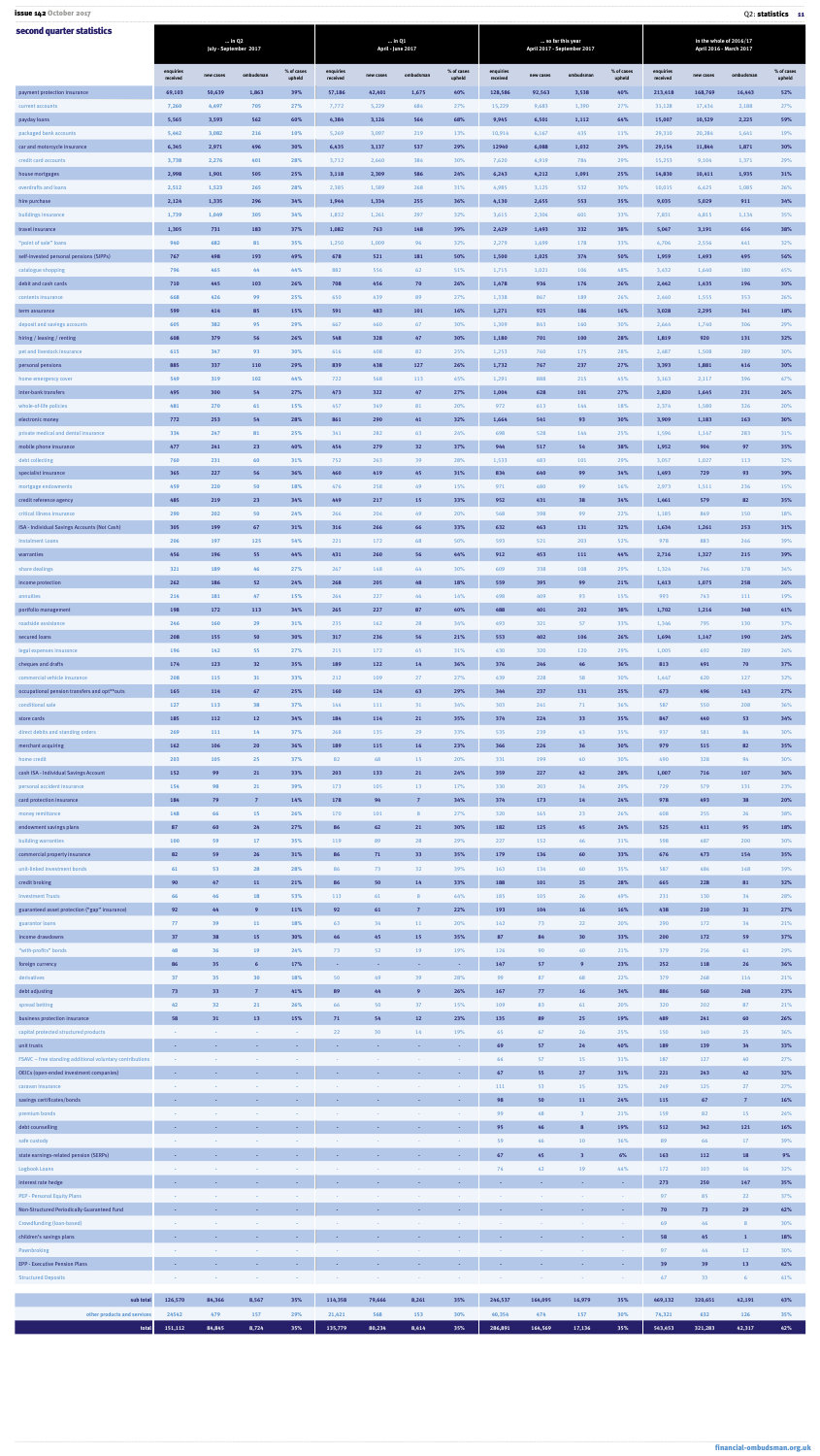



#### **how can the ombudsman help when travel companies go bust?**

If you paid on a credit card, you might be able to get some money back using the chargeback process or Section 75 of the Consumer Credit Act. If you've tried this, but aren't happy with the response you get from your bank or credit card provider, you can contact us.

The picture isn't always straightforward, though. We'll need to look carefully into the individual situation at hand – for example, to see whether a travel agent was involved, and whether the holiday was a package – to decide whether and how we can help.

Other options include claiming via ATOL or ABTA – travel protection schemes – and checking what's covered under your travel insurance. In our experience, standard travel policies often don't cover these types of claims. But if you feel your claim has been turned down unfairly, we can give an independent answer.

#### **I heard you're opening a new office in Coventry. Why's that?**

Every day we talk to people with complaints, and people working at businesses, who are based all over the UK. So when we're making decisions about the future of our service, it makes sense to consider options to bring us closer to more of the people we're here to help.

It's also part of our strategy to make sure we're running our service as costeffectively as possible. When we consulted on our plans for this financial year, we explained how, given the uncertainties around the future demands for our service, we were committed to maximising the effectiveness of the way we manage our resources. We've recently taken office space in Coventry, housing around 300 people, as we constantly re-evaluate our property needs.

But for businesses and consumers alike, our address and phone numbers remain unchanged – so it's business as usual.